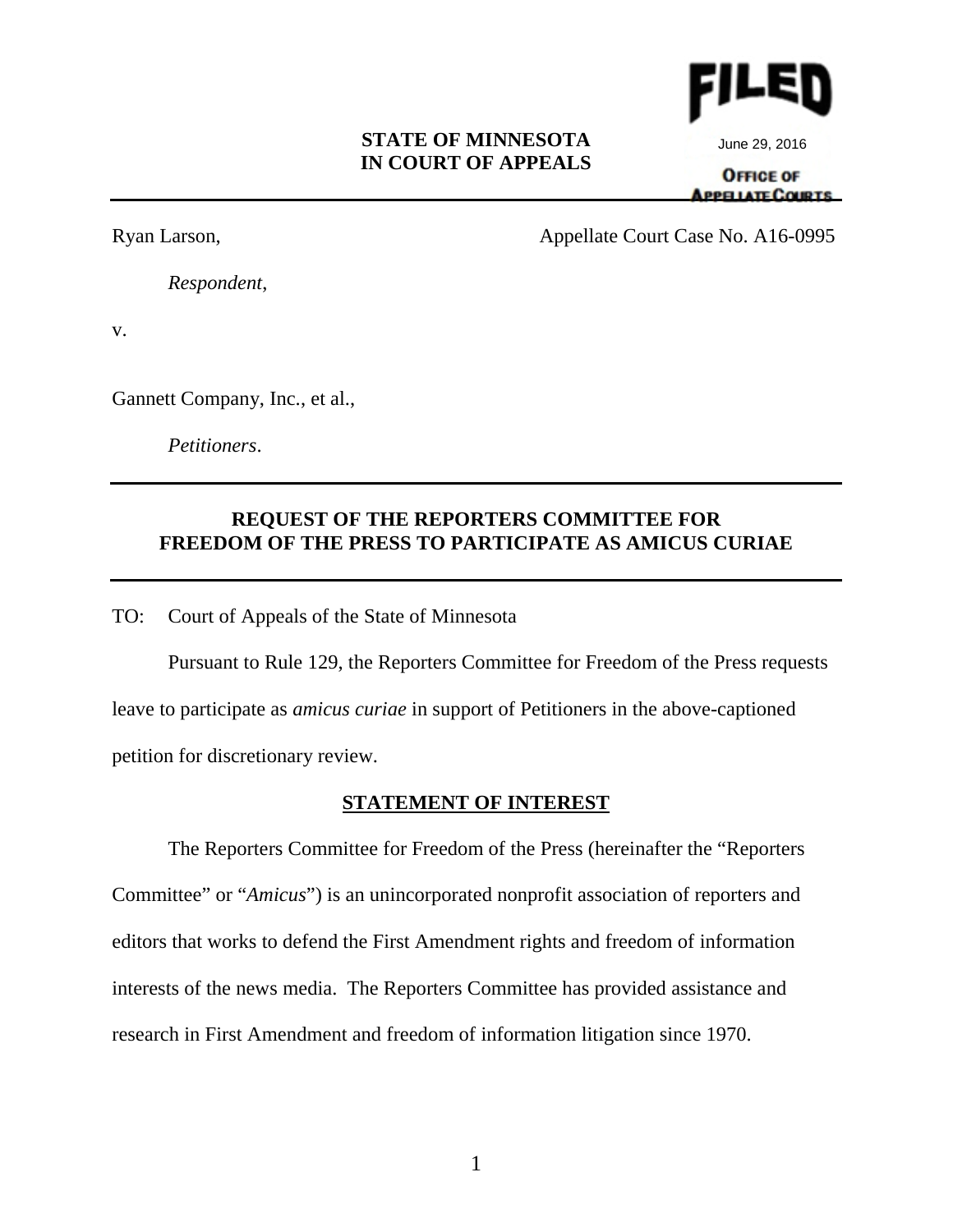*Amicus* has a significant interest in the question presented by this case because members of the news media play a vital role in disseminating information about matters of public concern to the community. The trial court's decision reduces the ability of the press to rely on the fair report privilege in reporting on government affairs without fear of liability. An *amicus curiae* brief is desirable because the implications of the trial court's decision extend beyond the parties in the case to other members of the news media.

### **ARGUMENT**

This case arises out of the fatal shooting of a police officer, an incident of substantial public interest that prompted numerous, urgent questions within the community concerning, for example, how it happened and whether a dangerous criminal was apprehended. Police officials provided what they believed to be reliable information to the press in order to serve the public's interest in obtaining information about the shooting. The trial court's ruling that much of that information is not protected by the fair report privilege, if allowed to stand, will mean that media organizations will not be able to simply relay to the public what the police are saying without taking on the risk of defamation litigation and liability if any of that information turns out to be wrong, or is even alleged to be wrong. The ability to report this *truthful* information – that police had arrested a suspect, not that the suspect was actually guilty of a crime – must be protected.

Amicus respectfully urge this Court to grant immediate review, and allow *Amicus* to submit a brief. Reversal of the trial court's ruling will serve an important public interest, because litigating this case through a jury trial would unduly burden the news

2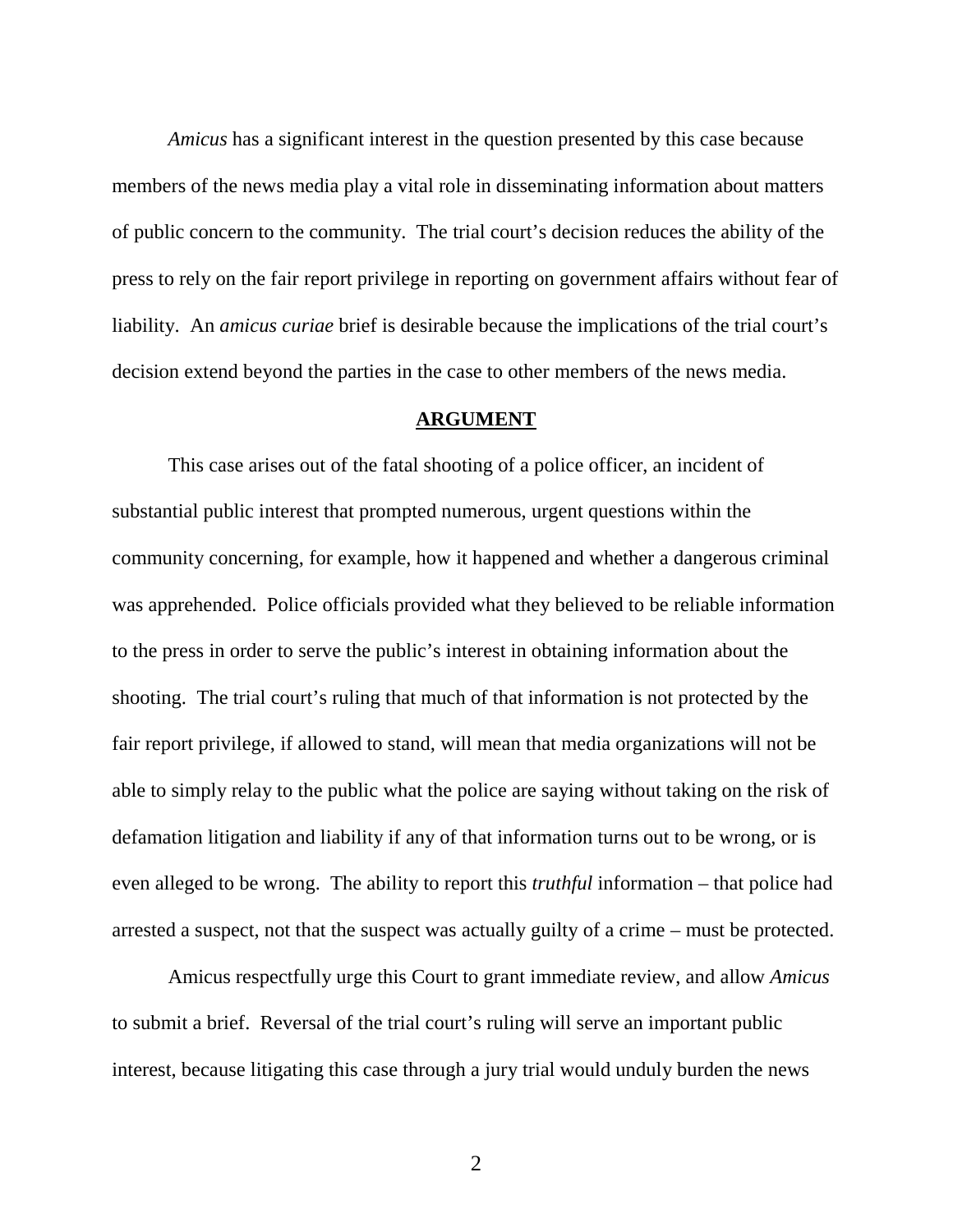media and newsgathering, and in turn, reduce the amount of information disseminated to the public. Members of the press should not be mired in litigation when case law is clear that expedited dismissal is appropriate. Review of this case is particularly warranted because questions of fact are undisputed and only a question of law remains. Such questions are preserved for judges, which this Court can and should resolve.

Additionally, if the decision below stands, it would confuse existing fair report law in Minnesota and chill journalists from relying on government pronouncements and proceedings in their reporting. Granting review would allow this Court to clarify principles of the Minnesota fair report privilege.

The fair report privilege protects members of the news media from defamation actions when information obtained from public proceedings and official documents is reported accurately and fairly. *See* RESTATEMENT (SECOND) OF TORTS § 586 (1977) ("The publication of defamatory matter concerning another in a report of an official action or proceeding … is privileged if the report is accurate and complete or a fair abridgement of the occurrence reported."). The fair report privilege serves the greater goal of ensuring that the press can safely inform the public about official proceedings and alert the public of accusations being made in public controversies. These protections are critical, as "[t]he public interest in being fully informed about controversies that often rage around sensitive issues demands that the press be afforded the freedom to report such charges without assuming responsibility for them." *Edwards v. Nat'l Audubon Soc'y*, 556 F.2d 113, 120 (2d Cir. 1977).

3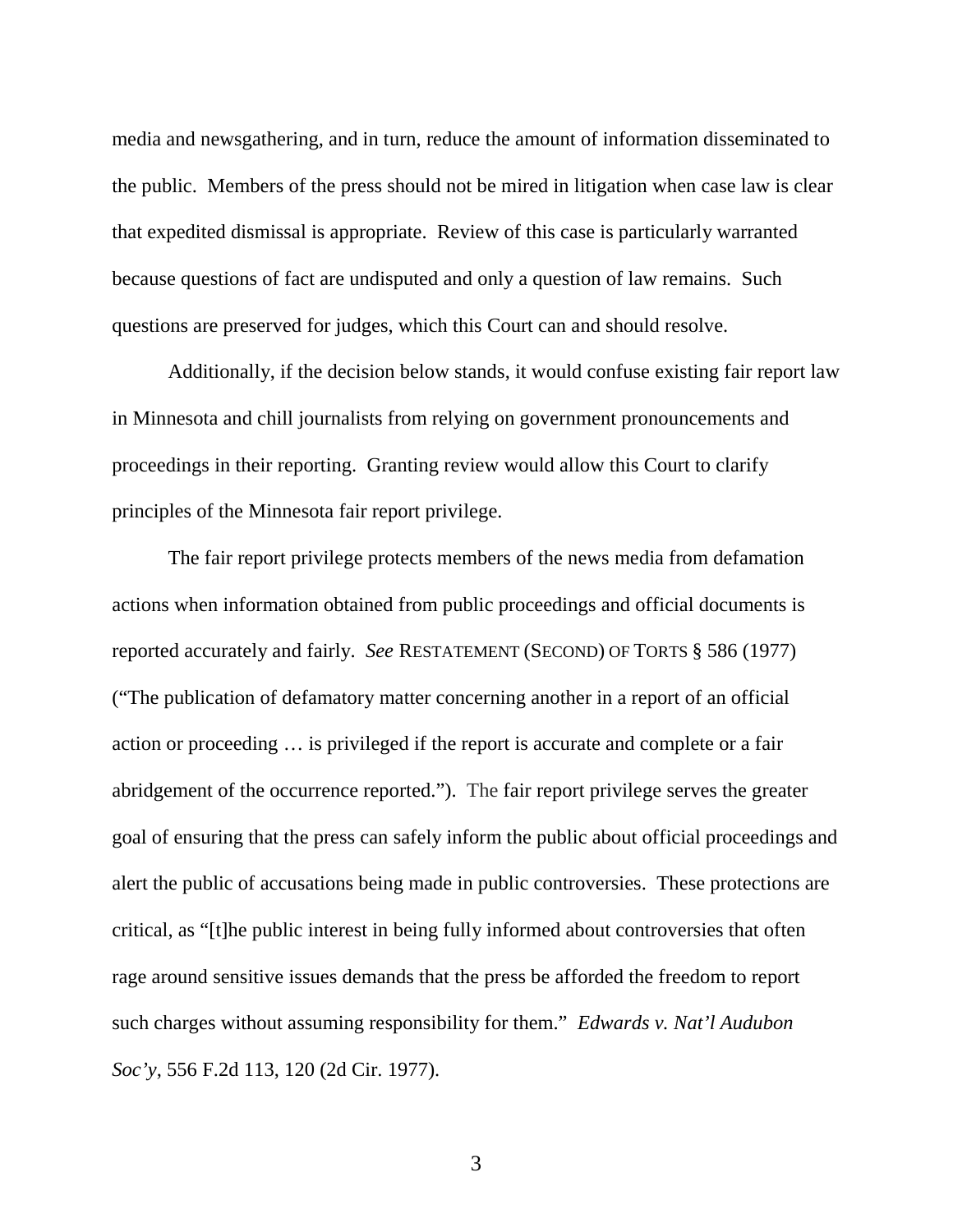Nearly every state recognizes the fair report privilege by statute or common law. *Media Libel Law 2013-14*, Media Law Resource Center. While the scope of the fair report privilege varies among states, many courts have found that the fair report privilege covers reliance on a wide ambit of materials in connection with criminal allegations and arrests. *See, e.g., White v. Fraternal Order of Police*, 909 F.2d 512 (D.C. Cir. 1990) (police committee's internal investigation); *Porter v. Guam Publications*, 643 F.2d 615 (9th Cir. 1981) (daily police bulletin); *Ramsey v. Kingsport Publishing Corp.*, 905 F. Supp. 355 (W.D. Va. 1995) (affidavit filed in support of search warrant); *Mark v. Seattle Times, Inc.*, 96 Wash. 2d 473, 635 P.2d 1081 (1981) (prosecutor's affidavit of probable cause). Courts have applied the fair report privilege to statements made by government officials about arrests. *See Yohe v. Nugent*, 321 F.3d 35 (1st Cir. 2003) (statements by police chief); *Turnvill v. Herald Co.*, 459 S.W.2d 516 (Mo. 1970) (statements of policeman). And courts have specifically protected reporting on statements made during government news conferences. *See Wright v. Grove Sun Newspaper Company, Inc.*, 873 P.2d 983 (Okla. 1994) (district attorney's news conference); *Hurst v. Capital Cities Media, Inc.*, 754 N.E.2d 429 (Ill. App. 5th Dist. 2001) (public comments by state's attorney); *Kilgore v. Younger*, 640 P.2d 793 (Cal. 1982) (attorney general's comments at press conference). By granting the petition for review and reversing the trial court's decision, this Court can align Minnesota's fair report privilege with that of other states across the country.

4